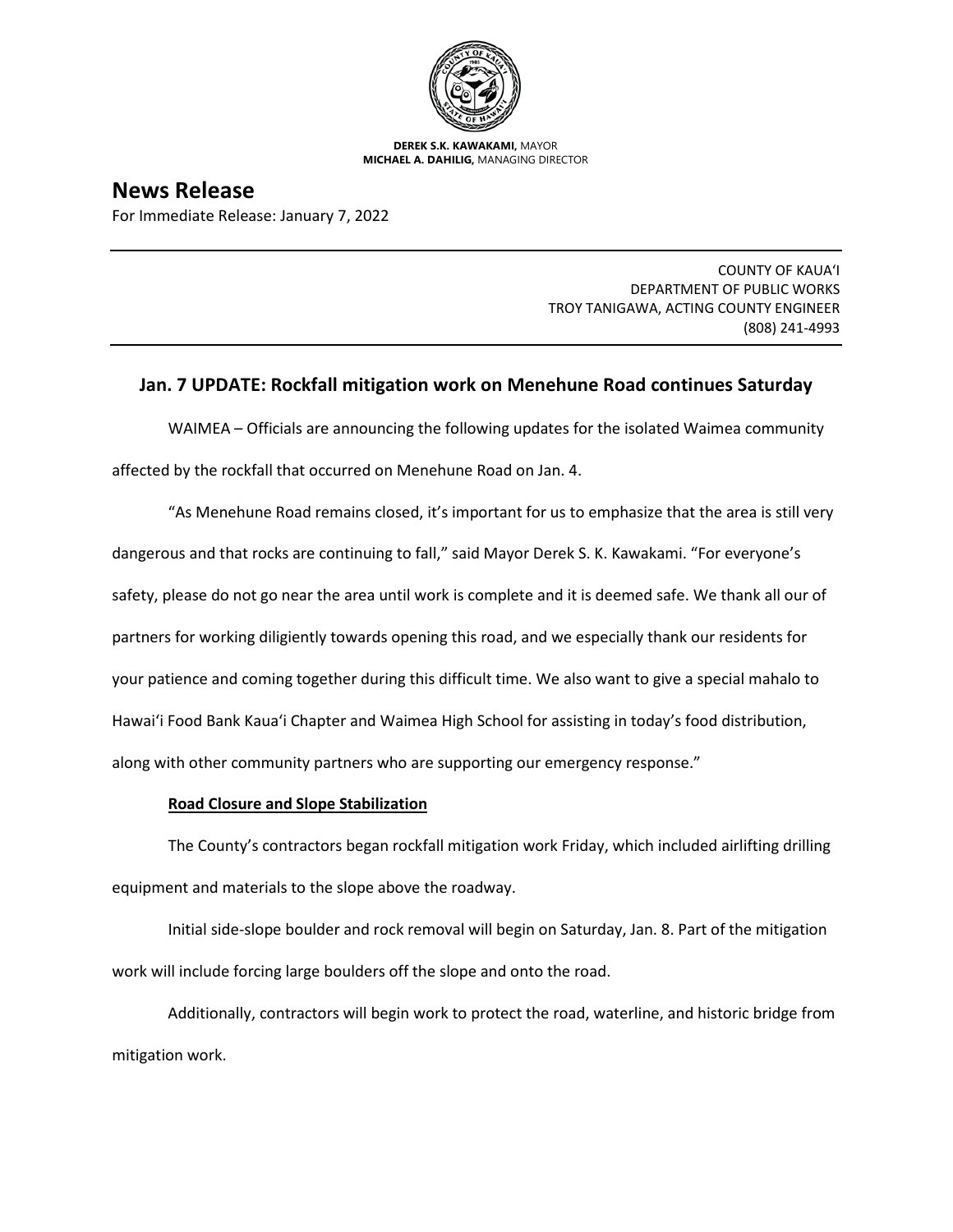Work will continue daily, from 7 a.m. to 5 p.m. Officials anticipate it will take approximately three weeks to remove all rockfall hazards.

#### **Emergency Access Route**

The State Department of Land and Natural Resources (DLNR) continues to work on opening an alternate emergency access route via UTV from Waimea Canyon Drive, located on State Forest Reserve land.

This access will serve as an emergency route for officials to deliver food and other urgent supplies to residents. It will not be open for public access until officials can deem the route safe for larger vehicles. The County is in communication with DLNR, and will provide updates on public access plans.

### **Utilities**

As of 6:30 p.m., Thursday, Spectrum has restored service to residents on Menehune Road, and Hawaiian Telcom restored service to customers on Friday.

#### **Wellness Checks/Needs Assessment**

Officials conducted another wellness check Friday and delivered food packages to residents.

While the road remains fully closed, crews will continue wellness checks and needs assessments in this area, as well as provide daily updates online at [www.kauai.gov/KEMA.](http://www.kauai.gov/KEMA)

#### **Refuse Service**

In anticipation of an emergency access route being established, solid waste officials plan to conduct a trash pick up on Monday, Jan. 10. Trash collection will be limited to household waste only. Residents are asked to leave bagged trash in county refuse carts. Bulky items, green waste, and loose trash will not be collected at this time.

#### **More Info:**